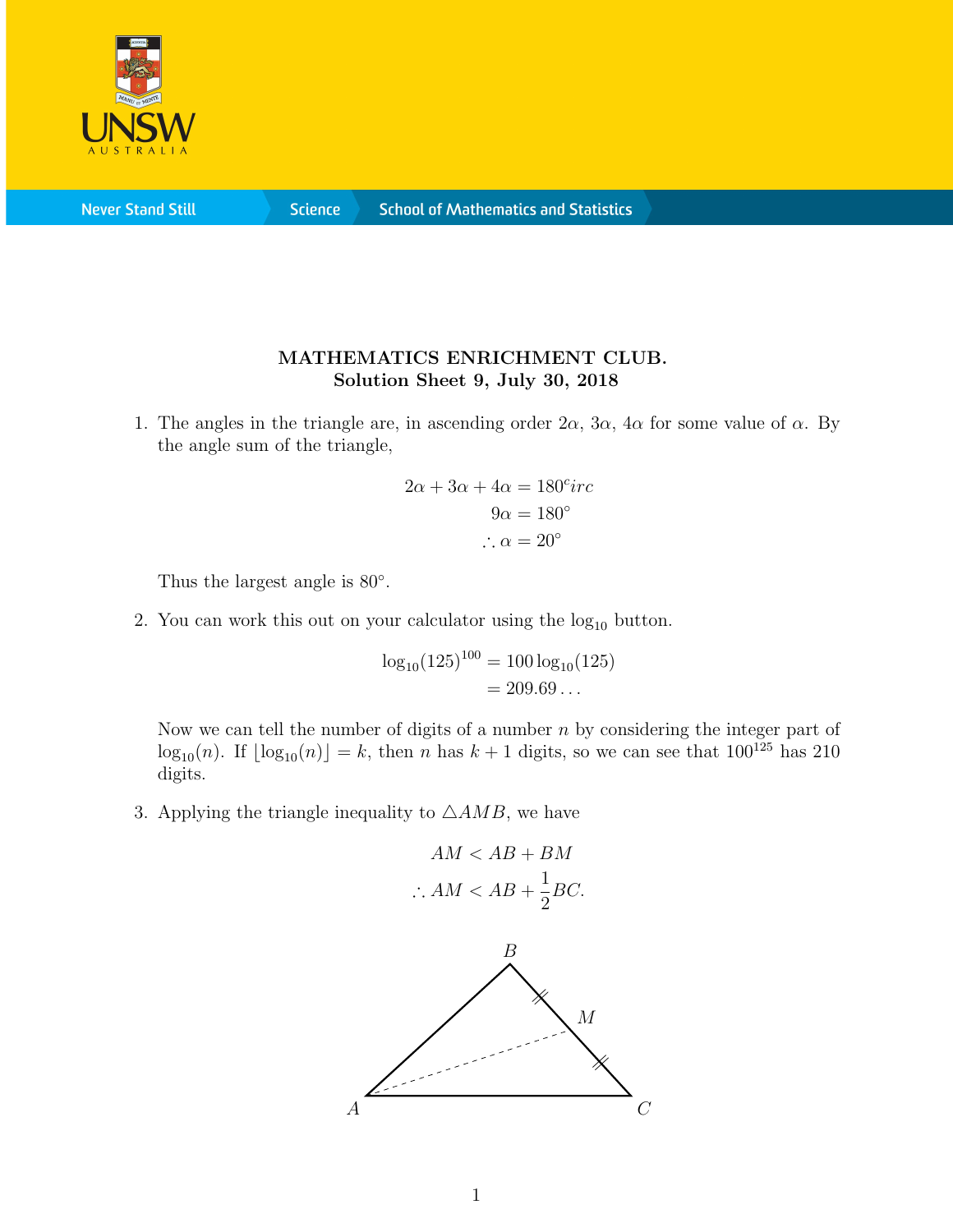Similarly, applying the triangle inequality to  $\triangle AMC$ , we have

$$
AM < AC + \frac{1}{2}BC.
$$

If we add these two inequalities, we have

$$
2AM < AB + BC + AC.
$$

Thus

$$
AM < \frac{1}{2}(AB + BC + AC).
$$

4. We can write  $\alpha$  as

$$
\alpha = \frac{1}{1+\alpha}
$$

$$
\alpha(1+\alpha) = 1
$$

$$
\alpha^2 + \alpha - 1 = 0
$$

This is just a quadratic in  $\alpha$ , so

$$
\alpha = \frac{-1 \pm \sqrt{1 - 4(-1)}}{2} = \frac{-1 \pm \sqrt{5}}{2}.
$$

Clearly,  $\alpha > 0$ , so we take the positive square root, and thus  $\alpha = \frac{-1+\sqrt{5}}{2}$  $rac{+\sqrt{5}}{2}$ .

5. (a) Recall that  $gcd(a + mb, b) = gcd(a, b)$ . So if we have  $gcd(m, n)$  with  $m > n$  and we divide m by n to get a remainder r, then  $gcd(m, n) = gcd(n, r)$ . (This idea is the basis of the Euclidean algorithm.) Thus

$$
2^{50} + 1 = (2^{20} + 1)(2^{30} - 2^{10}) + 2^{10} + 1
$$
  
\n
$$
2^{20} + 1 = (2^{10} + 1)(2^{10} - 1) + 2
$$
  
\n
$$
2^{10} + 1 = (2)(2^9) + 1
$$
  
\n
$$
2 = 2 \times 1 + 0
$$

Working backwards, we can see that  $gcd(2^{50} + 1, 2^{20} + 1) = 1$ .

(b) I think the simplest way to do this is to consider the sum of two nth powers. If  $n$  is an odd number,

$$
x^{n} + y^{n} = (x + y)(x^{n-1} - x^{n-2}y + x^{n-3}y^{2} - \dots + y^{n-1})
$$

So if  $m$  and  $n$  are both odd, then

$$
2m + 1 = (2 + 1)(2m-1 - 2m-2 + 2m-3 - ... + 1)
$$
  

$$
2n + 1 = (2 + 1)(2n-1 - 2n-2 + 2n-3 - ... + 1)
$$

We can see clearly that these numbers have a common factor of three. Thus the common divisor must be a multiple of three.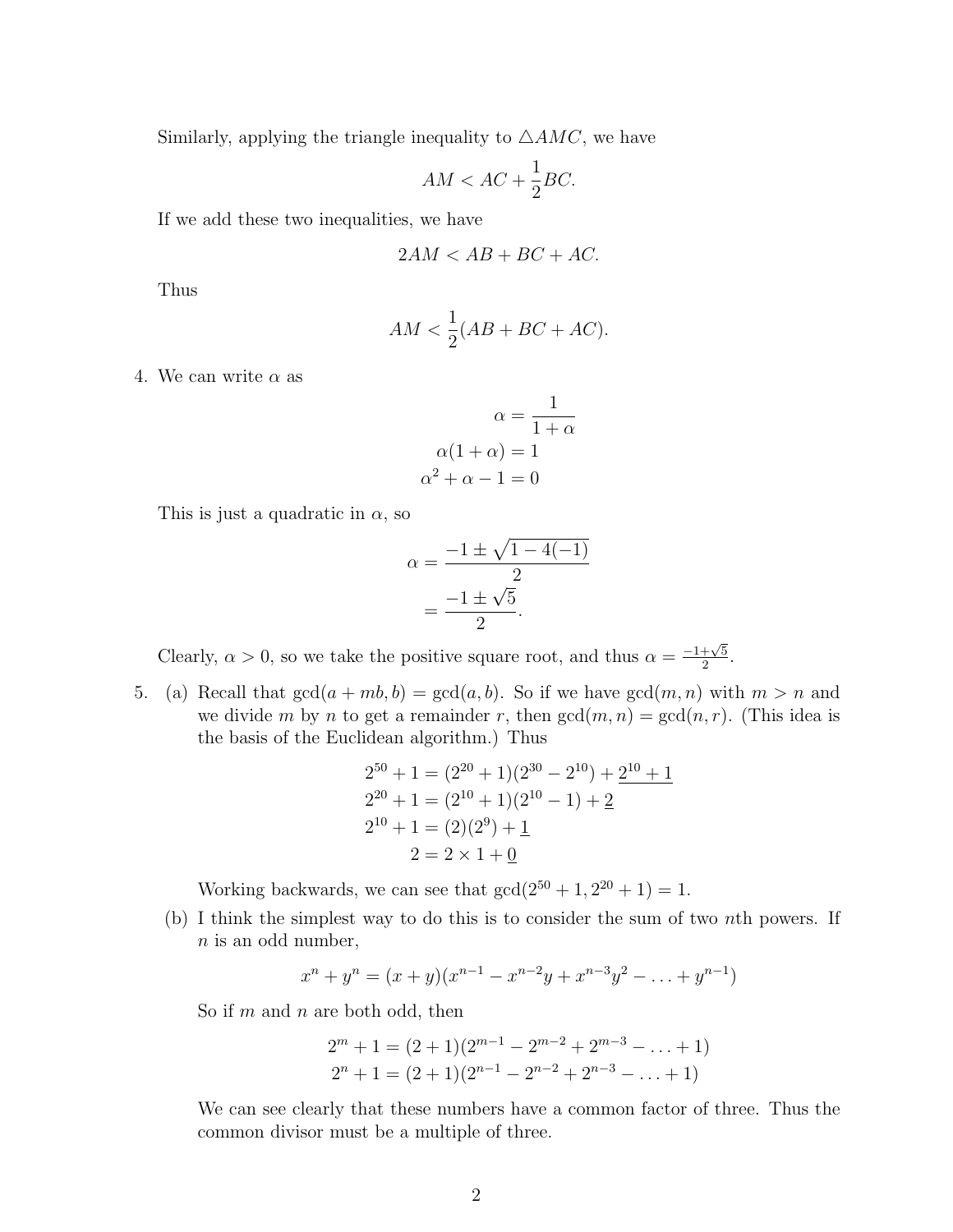## Senior Questions

1. We do this by letting the circles  $ADE$  and  $BDF$  intersect at a point  $G$ . We will then prove that *ECFG* is a cyclic quadrilateral.



Join the lines DG, GE and GF. Let  $\angle ADC = \alpha$  and  $\angle BDG = \beta$ . Then  $\alpha$  and  $\beta$  are complementary angles.

Since BDGF is a cyclic quadrilateral,  $\angle BFG = \alpha$  and so  $\angle GFC = \beta$ . Similarly,  $\angle AEG = \beta$  and thus  $\angle GEC = \alpha$ . Thus  $\angle GEF + \angle GFC = 180^{\circ}$ , which means that  $ECFG$  is a cyclic quadrilateral. Consequently, the points  $E, C, F$  and G are concyclic (that is, they all lie on the same circle).

2. If  $cos(A + B) + sin(A - B) = 0$ , then

$$
\cos A \cos B - \sin A \sin B + \sin A \cos B - \sin B \cos A = 0
$$
  

$$
\cos A(\cos B - \sin B) + \sin A(\cos B - \sin B) = 0
$$
  

$$
(\cos A + \sin A)(\cos B - \sin B) = 0
$$

So either  $\cos A + \sin A = 0$  or  $\cos B - \sin B = 0$ . In the first case,  $\tan A = -1$ , so

$$
A = -\frac{\pi}{4} + k\pi = \frac{(4k-1)\pi}{4}.
$$

In the second case,  $\tan B = 1$ , hence

$$
B = \frac{\pi}{4} + k\pi = \frac{(4k+1)\pi}{4}.
$$

To solve  $\cos(n\theta) + \sin(m\theta) = 0$ , let

 $A + B = n\theta$  $A - B = m\theta$